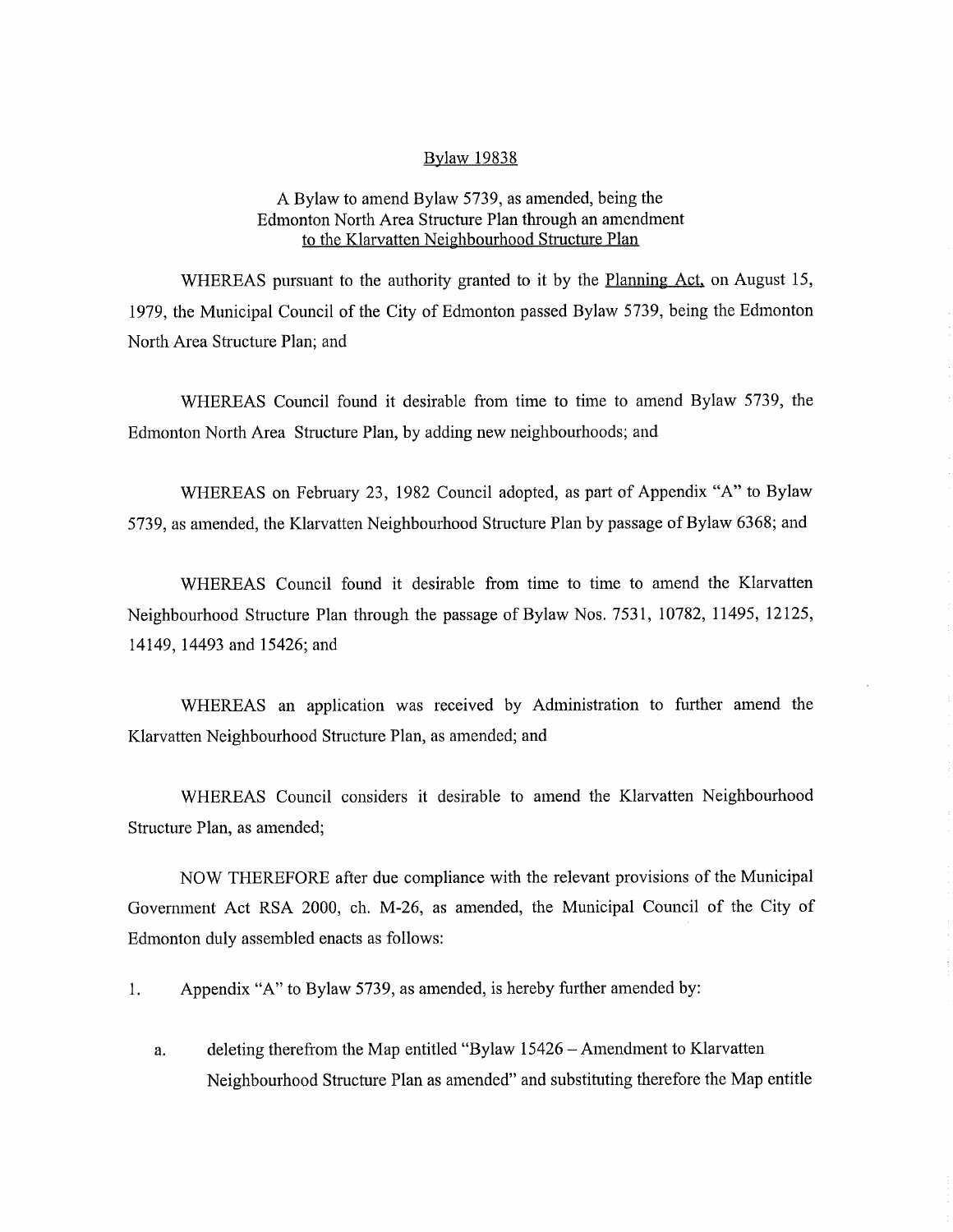"Bylaw 19838 — Amendment to Klarvatten Neighbourhood Structure Plan as amended", attached hereto as Schedule "A" and forming part of this Bylaw.

b. Deleting the text under Section 5.3 Commercial and replacing it with the following: "A 0.6 hectare (1.4 acre) low intensity business zone is located at the corner of 91 Street & 167 Avenue. A convenience commercial site is located near the intersection of 167 Avenue & 84 Street in the area originally designated for the Town Center area. Both are situated for the "work-home trip" and maximum visual exposure. (See Figure 6)."

READ a first time this READ a second time this READ a third time this SIGNED and PASSED this

| 8th day of September    | , A. D. 2021; |
|-------------------------|---------------|
| 8th day of September    | , A. D. 2021; |
| 8th day of September    | , A. D. 2021; |
| 8th day of September    | , A. D. 2021. |
| THE CITY OF EDMON<br>ΩN |               |
|                         |               |
|                         |               |